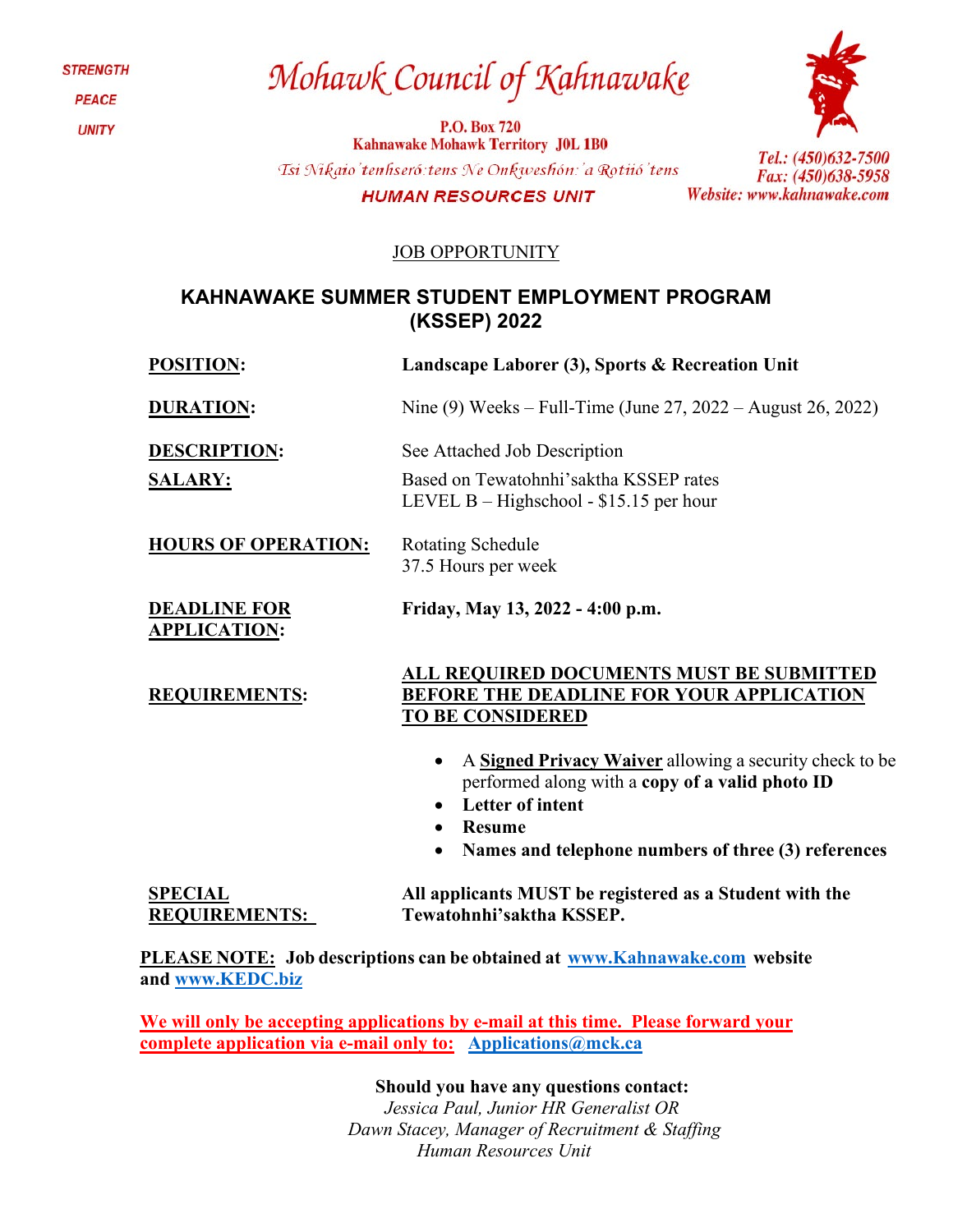**STRENGTH PEACE UNITY** 

Mohawk Council of Kahnawake

**P.O. Box 720 Kahnawake Mohawk Territory J0L 1B0** Tsi Nikaio'tenhseró: tens Ne Onkweshón: 'a Rotiió'tens **HUMAN RESOURCES UNIT** 



Tel.: (450)632-7500 Fax: (450)638-5958 Website: www.kahnawake.com

## **JOB OPPORTUNITY**

**POSITION:** Landscape Labourer

Sports Complex

**IMMEDIATE SUPERVISOR (1):** General Manager of Recreational Facilities &

**IMMEDIATE SUPERVISOR (2):** Interim Director of Sports & Recreation

**DATE:** April 2021

### **GENERAL ACCOUNTABILITY:**

To assist the Sports and Recreation Unit with maintenance, scheduling and safety inspection of the Kahnawá:ke Sports & Recreation Facilities. The successful candidate will learn to prepare sports facilities for games and learn the practical skills needed to run a program of maintenance as well as preparing the fields and playing surfaces.

#### **KNOWLEDGE & SKILL REQUIREMENTS:**

Candidates for this position should be very reliable and self-motivated with good organization skills. Candidates should have the ability to work independently as well as part of a team effort. Candidates must possess some computer skills. This is a position that requires physical fitness in order to carry out manual labour and fieldwork duties. The successful candidate will be trained to perform his or her duties. An interest in learning new skills is important for this position. The willingness to learn Kanien'kéha is an asset.

#### **MAJOR RESPONSIBILITIES:**

#### **1. Perform maintenance of fields used by Kahnawá:ke Minor Sports.**

- Help maintain grass, cut, water, seed if needed, etc.
- Clear fields of debris and/or rocks, rake, sweep.
- Cut shrubs and hedges, small trees, chop wood as required.
- Perform landscaping at parks and recreational facilities.